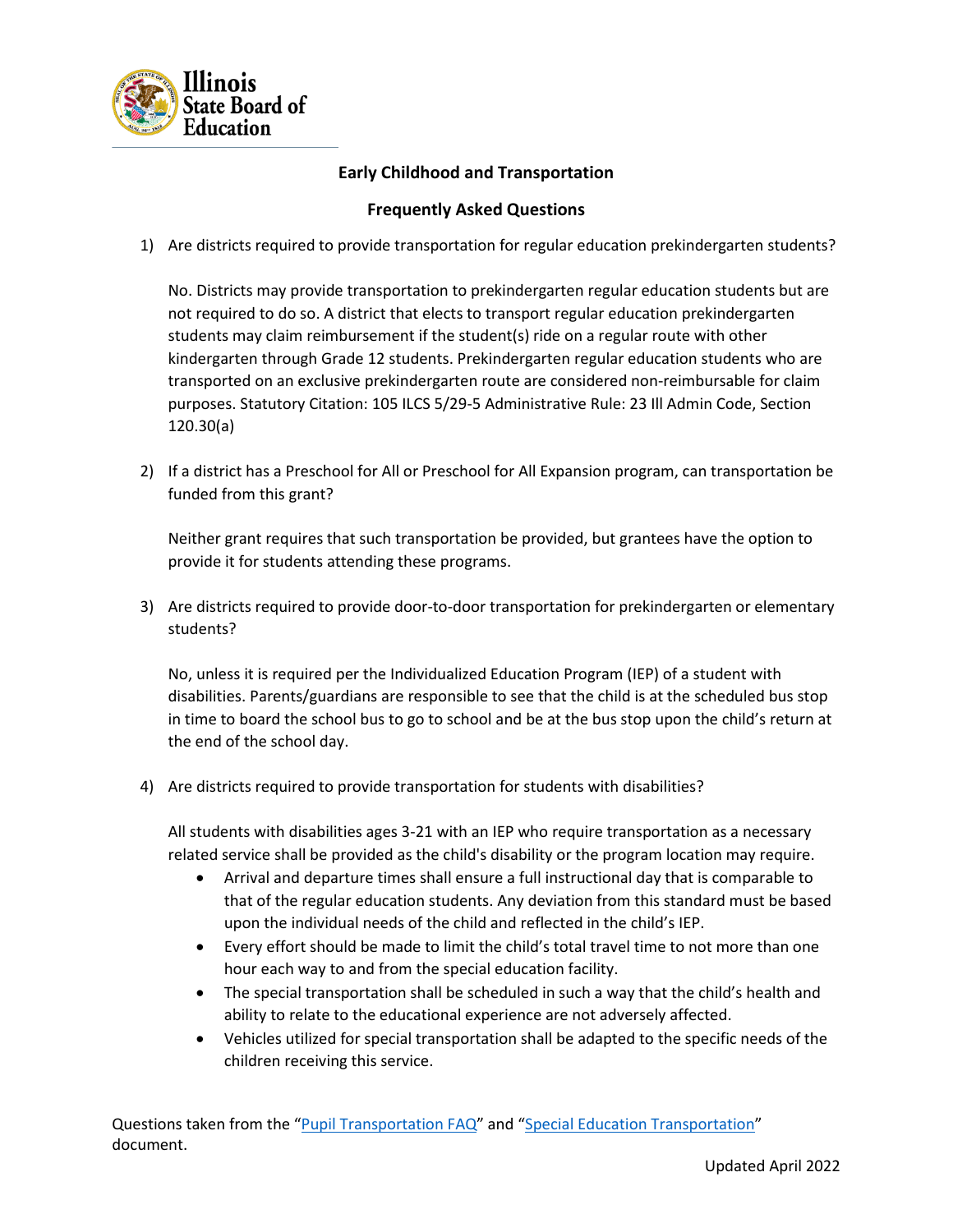

- Personnel responsible for special transportation shall be given training that will enable them to understand and appropriately relate to children with disabilities.
- A district that has placed students in a state-operated or nonpublic day program shall provide transportation for the children in that program.

Statutory Citation: 105 ILCS 5/14-1.02 and 14-13.01(b) Administrative Rule: 23 Ill Admin Code, Section 226.750(b)

5) What are district's responsibilities regarding transportation of homeless students?

Homeless students include, but are not limited to, children or youth who are sharing the housing of other persons due to loss of housing, economic hardship, or a similar reason (commonly referred to as being "doubled up"); are living in motels, hotels, trailer parks, or camping grounds due to the lack of alternative adequate accommodations; are living in emergency or transitional shelters; are abandoned in hospitals; are awaiting foster care placement; are staying in public or private places not ordinarily used as sleeping accommodations; are living in cars, parks, public spaces, abandoned buildings, substandard housing, bus or train stations, or similar settings; or are otherwise not residing in a fixed, regular, and adequate nighttime residence. There is no specific time limit on how long a child or youth can be considered homeless. Whether a child or youth meets the definition of homeless depends on the living situation and the individual circumstances.

School districts must ensure that transportation is provided for a homeless child or youth who chooses to continue enrollment in his or her school of origin. The transportation of a homeless child or youth who continues to live in the area served by the LEA where the school of origin is located to and from the school of origin shall be provided or arranged by the LEA where the school of origin is located. If the homeless child's or youth's living arrangements in the area served by Return to top 5 the LEA of origin terminate, and the child or youth, though continuing his or her education in the school of origin, begins living in an area served by another LEA, the LEA of origin and the LEA in which the homeless child or youth is living shall agree upon a method to apportion the responsibility and costs for providing the child with transportation to and from the school of origin. If the LEAs are unable to agree upon such method, the responsibility and costs for transportation shall be shared equally. Parents/guardians shall make a good-faith effort in either scenario to provide or arrange for transportation to the school of origin, including authorizing relatives, friends, or a program for homeless persons to provide the child with transportation; however, it is ultimately the school districts' responsibility to ensure that appropriate transportation is provided and in no event shall appropriate transportation not be provided to a homeless student on any given school day. This is recorded under Regular transportation on the claim, unless the homeless student is a special education student with an IEP.

Questions taken from the "[Pupil Transportation FAQ](https://www.isbe.net/Documents/pupil-transp-faq.pdf)" and "[Special Education Transportation](https://www.isbe.net/Documents/special_needs_transport.pdf)" document.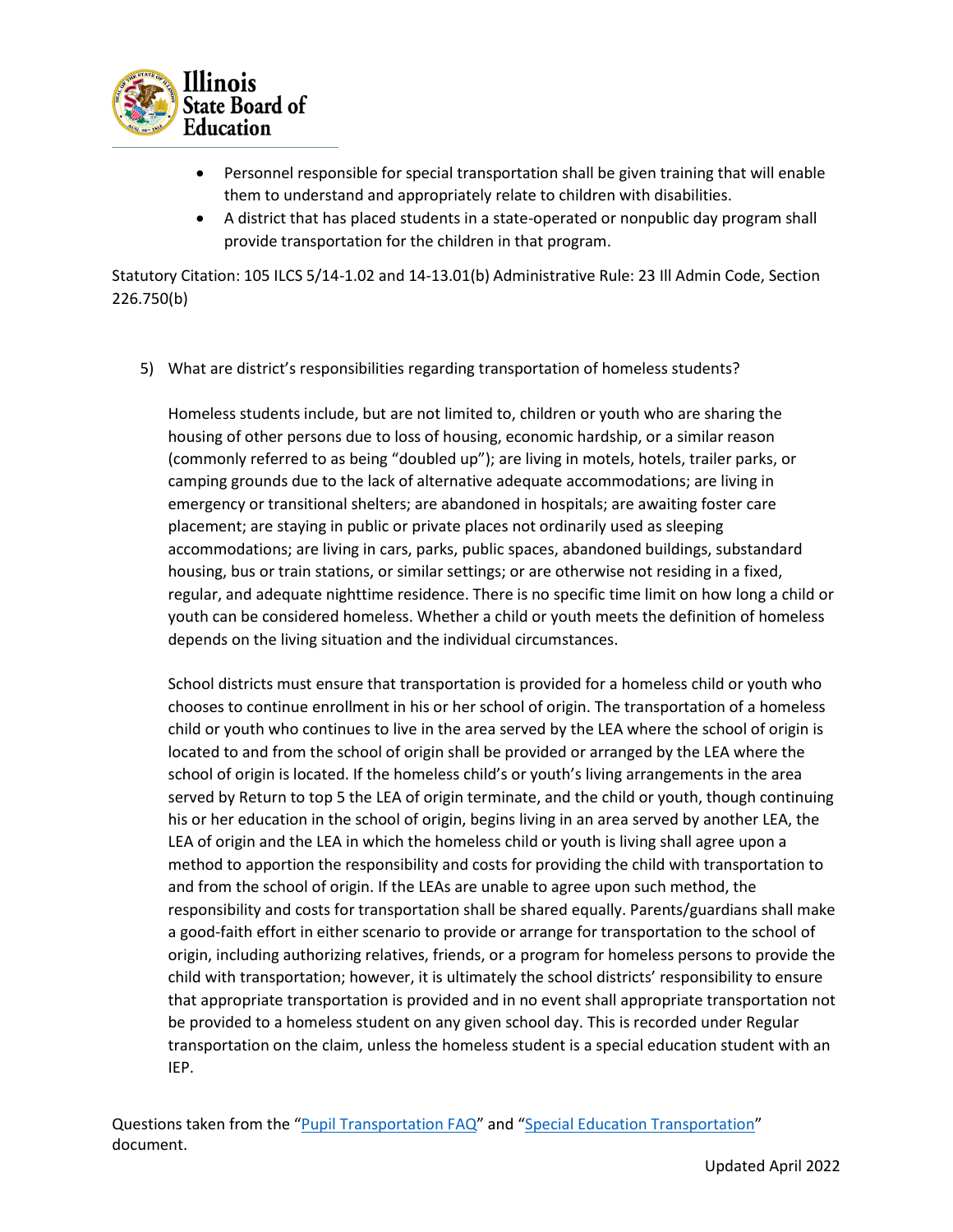

Statutory Citation: 105 ILCS 45/1-1

For additional details on claiming transportation for homeless or foster students, please see: [https://www.isbe.net/Documents/pupil-transp-faq.pdf.](https://nam10.safelinks.protection.outlook.com/?url=https%3A%2F%2Fwww.isbe.net%2FDocuments%2Fpupil-transp-faq.pdf&data=05%7C01%7Ckdoan%40isbe.net%7Ceb68f5ea0eb6463efa7208da24762fc5%7C0364fe8649c64af4b52c335a99e577d1%7C0%7C0%7C637862387271159446%7CUnknown%7CTWFpbGZsb3d8eyJWIjoiMC4wLjAwMDAiLCJQIjoiV2luMzIiLCJBTiI6Ik1haWwiLCJXVCI6Mn0%3D%7C3000%7C%7C%7C&sdata=Wk%2Fe8g5hi1sbQMBKiY2sRg6wbVEcEkMeV%2BQgw6L1nPM%3D&reserved=0)

6) Are districts required to provide transportation outside of their district boundaries?

Districts are not required to provide transportation outside of their boundaries for regular education students. However, students with disabilities must be transported per their IEP. A district may contract with another district to provide transportation for students of that district to and from the activities sponsored by any public school in that district during times when buses or other vehicles used in such transportation are not needed for transporting students of the district so providing that transportation. The district providing transportation shall charge an amount not less than the cost of furnishing that transportation, including a reasonable allowance for depreciation on each vehicle used.

Statutory Citation: 105 ILCS 5/29-3.3

7) How do I account for pre-K students who ride one way on a regular route and one way on an exclusive pre-K route?

Regular education pre-K students are to be counted in Line 3a on the pupil transportation claim for pupil head count. They would not be counted as part of the pupil head count when they ride home on an exclusive pre-K route. However, the miles for this exclusive pre-K route would be considered non-reimbursable.

8) Is all pre-K transportation considered non-reimbursable?

No, general education pre-K students transportation is not reimbursable. Special education pre-K student transportation is reimbursable if special transportation is listed in the IEP. If there is a combination of both general education and special education preschool-aged students on a route, the miles would be prorated to calculate special education student reimbursement based on the ratio of regular education pre-K students to special education pre-K students.

9) Is transportation required as a part of the IEP?

The mandate for a free appropriate public education requires that related services be provided when they are determined to be necessary to help a child with a disability benefit from special education. Transportation as defined in the Individuals with Disabilities Education Improvement Act includes:

- Travel to and from school and between schools;
- Travel in and around school buildings; and

Questions taken from the "[Pupil Transportation FAQ](https://www.isbe.net/Documents/pupil-transp-faq.pdf)" and "[Special Education Transportation](https://www.isbe.net/Documents/special_needs_transport.pdf)" document.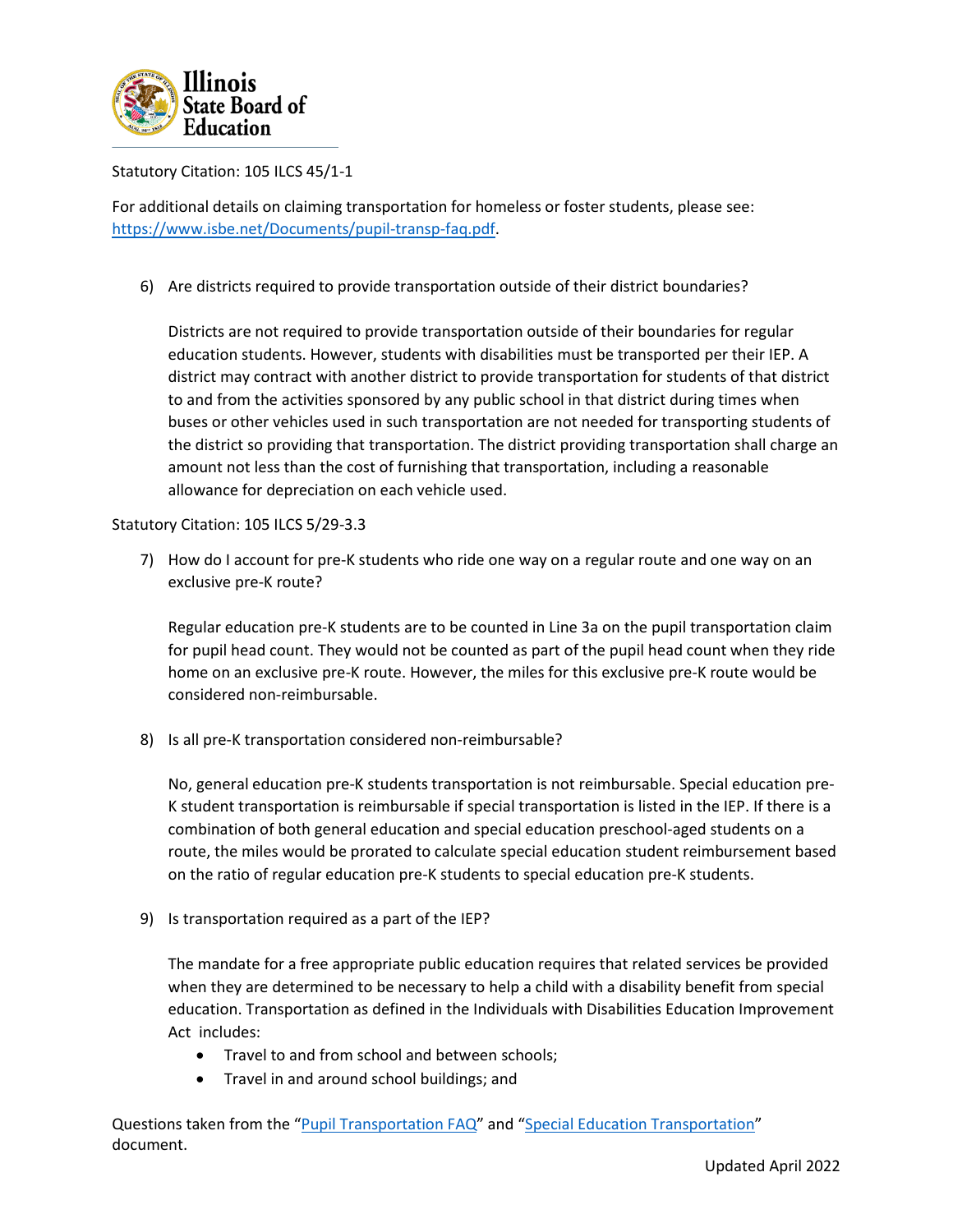

- Specialized equipment (such as special or adaptive buses, lifts, and ramps), if required to provide special transportation for a child with a disability.
- 10) When is a Local Education Agency (LEA) obligated to provide transportation for a preschool child with a disability between private day care and the child's preschool?

If the IEP team determines that transportation is required to help a preschool child benefit from special education -- and includes transportation as a related service on the child's IEP -- the LEA would be responsible for providing the transportation to and from the setting where the special education and related services are provided

34 CFR §300.34(a) and (c)(16)

11) Are Head Start programs required to provide special services for 3-through 5-year-old children with disabilities?

Head Start programs are required to provide special services for 3- through 5-year-old children with disabilities. They are required to have a "disabilities coordinator" who is responsible for developing a disabilities service plan that provides for the special needs of children with disabilities and their parents. This plan must specify those services to be provided directly by Head Start and those that are provided by other agencies. Transportation is one of the related services addressed under 1308.4(o)(5) of [Head Start Program Performance Standards on](https://www.govinfo.gov/app/details/CFR-2010-title45-vol4/CFR-2010-title45-vol4-sec1308-4)  [Services for Children with Disabilities.](https://www.govinfo.gov/app/details/CFR-2010-title45-vol4/CFR-2010-title45-vol4-sec1308-4) The Administration on Children, Youth and Families (ACYF), an office of the Administration for Children and Families (ACF) in the U.S. Department of Health and Human Services, issued 45 CFR 1310 on January 18, 2001 (Volume 66, Federal Register Number 12). This Final Rule for the Head Start Program implements the statutory provision for establishing requirements for the safety features and safe operation of vehicles used by Head Start agencies to transport children participating in their programs.

Transportation is a related service to be provided to children with disabilities. When transportation to the program site and to special services can be accessed from other agencies, it should be used. When it is not available, program funds are to be used. Use of taxis is an allowable expense if there are no alternatives available and transportation is necessary to enable a child to be served.

12) Does Least Restrictive Environment (LRE) apply to transportation?

Yes, LRE applies to transportation.